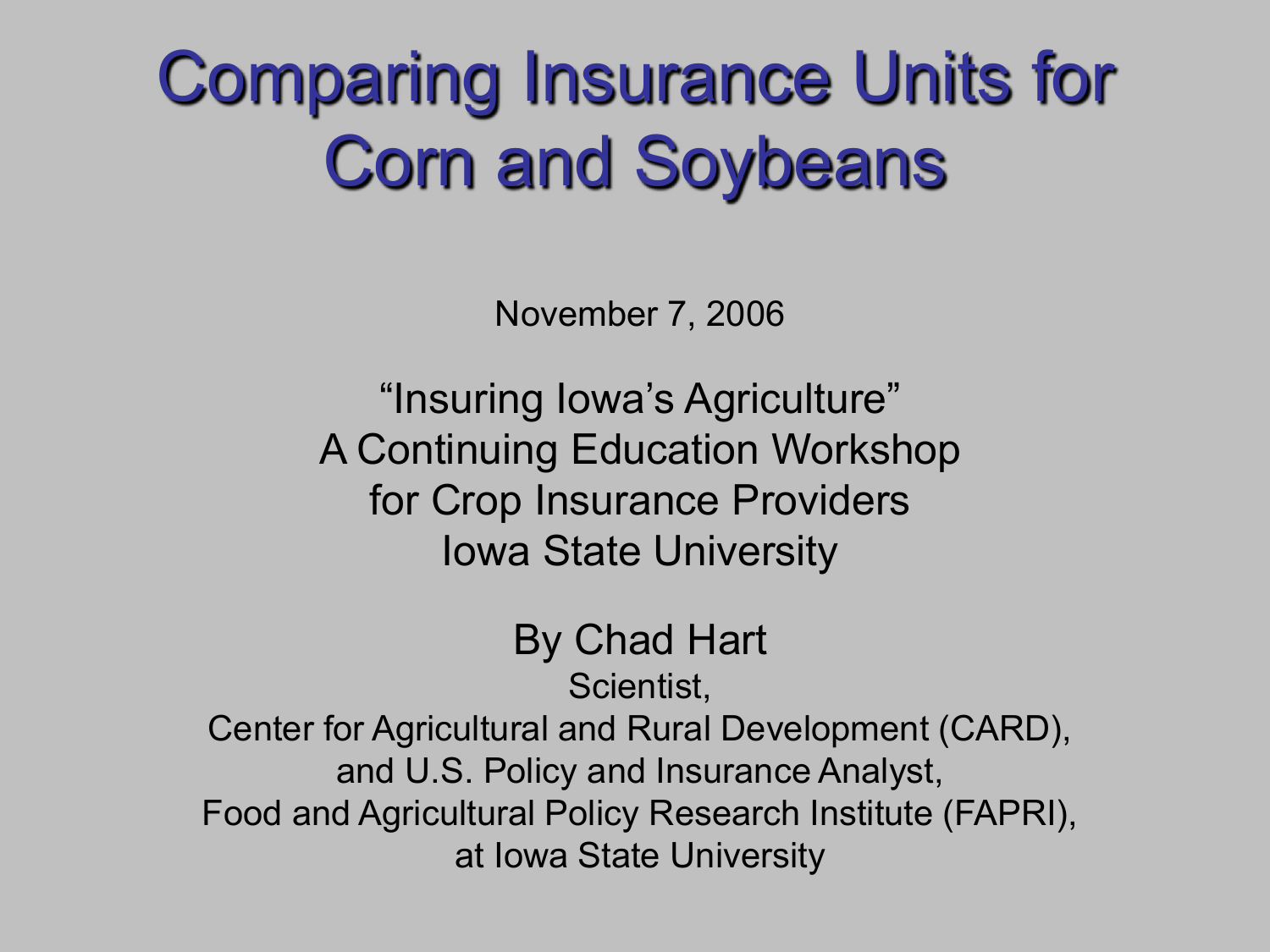# Shifts in Crop Insurance

The Agricultural Risk Protection Act (ARPA) of 2000 dramatically affected crop insurance incentives

Premium subsidy percentages were raised

Pre-ARPA, crop insurance subsidies were held at a constant \$/acre for coverage levels at and above 65%

Post-ARPA, \$/acre insurance subsidies float with the coverage level

The subsidy changes affect producer choices on coverage level, policy type, and insurance unit structure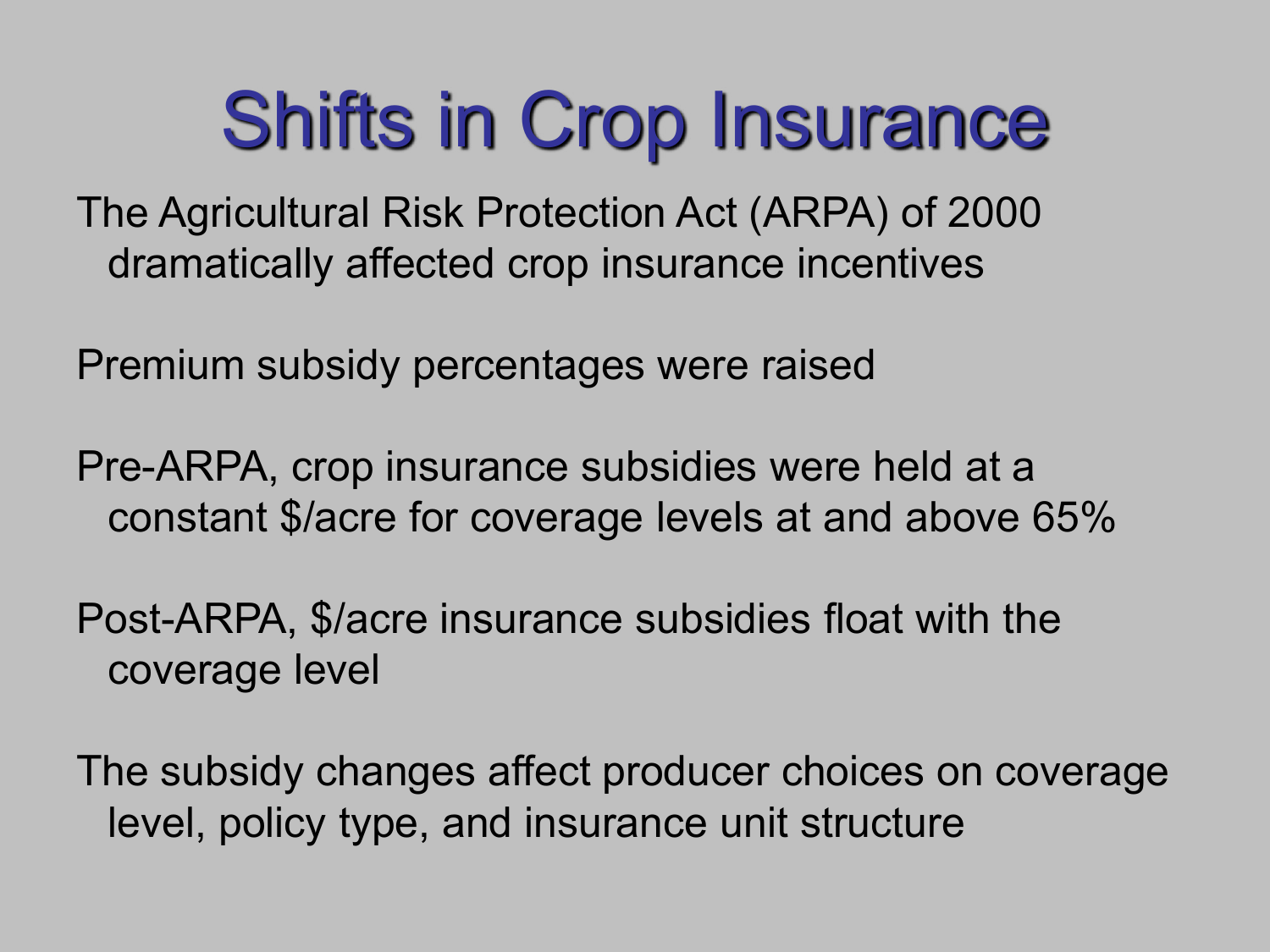### APH Premiums for McLean County, IL Corn

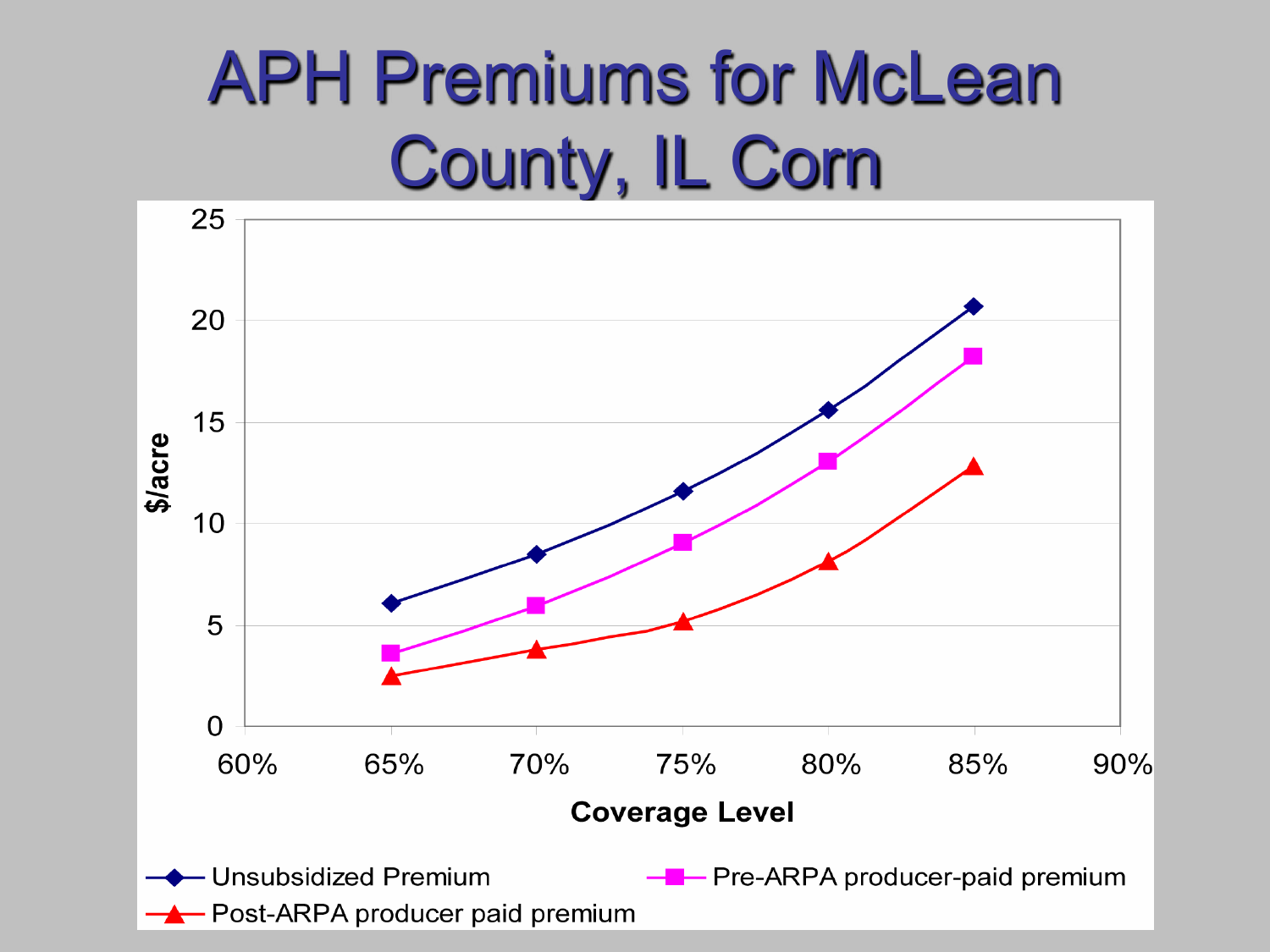# Shift in Insured Acres

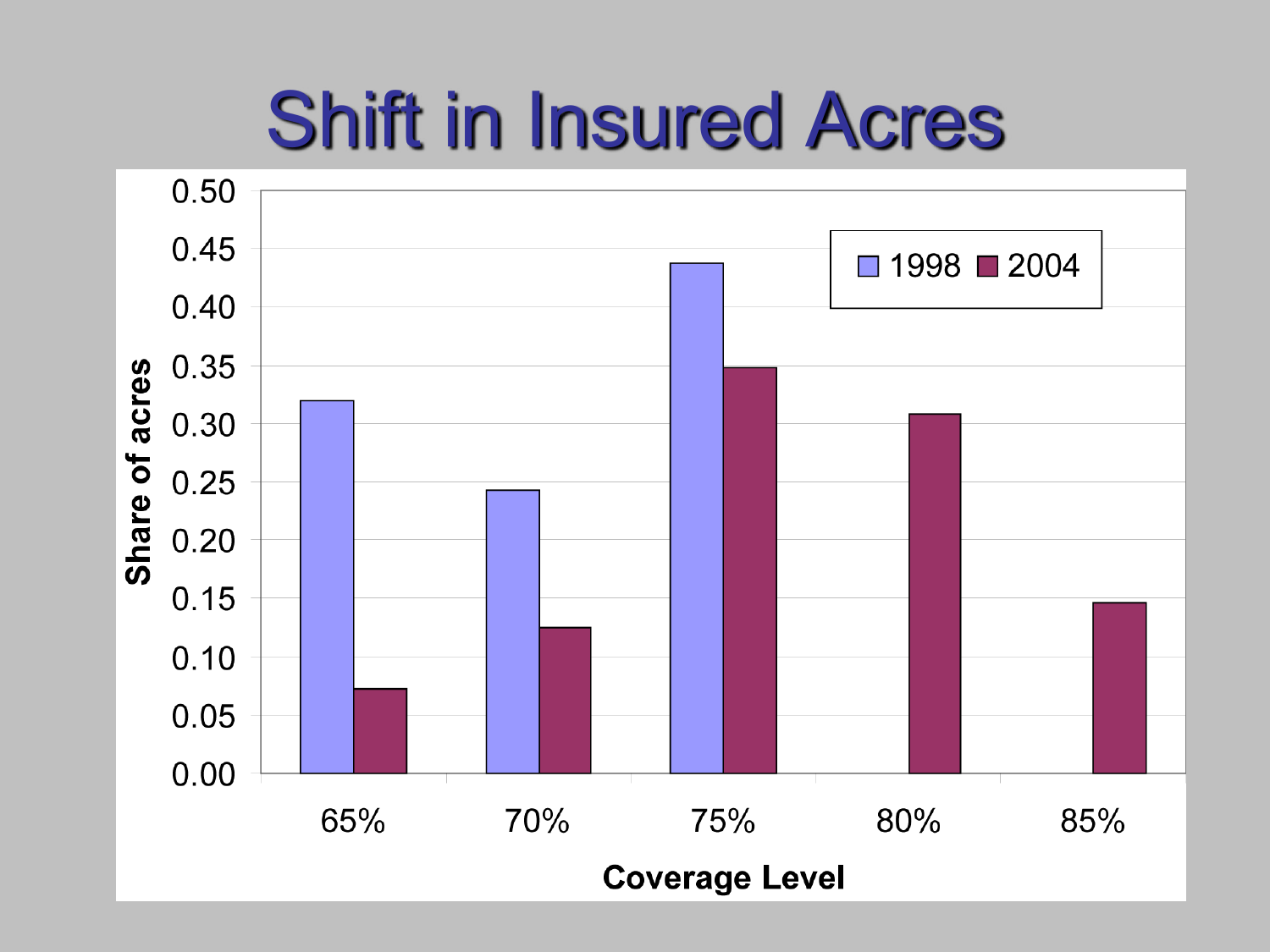# Insurance Unit Choices

- Farmers can choose between four insurance unit structures
	- Whole-farm
		- − (insurance across crops, fields, and land arrangements)
	- Enterprise
		- − (insurance across fields and land arrangements)
	- Basic
		- − (insurance across fields)
	- Optional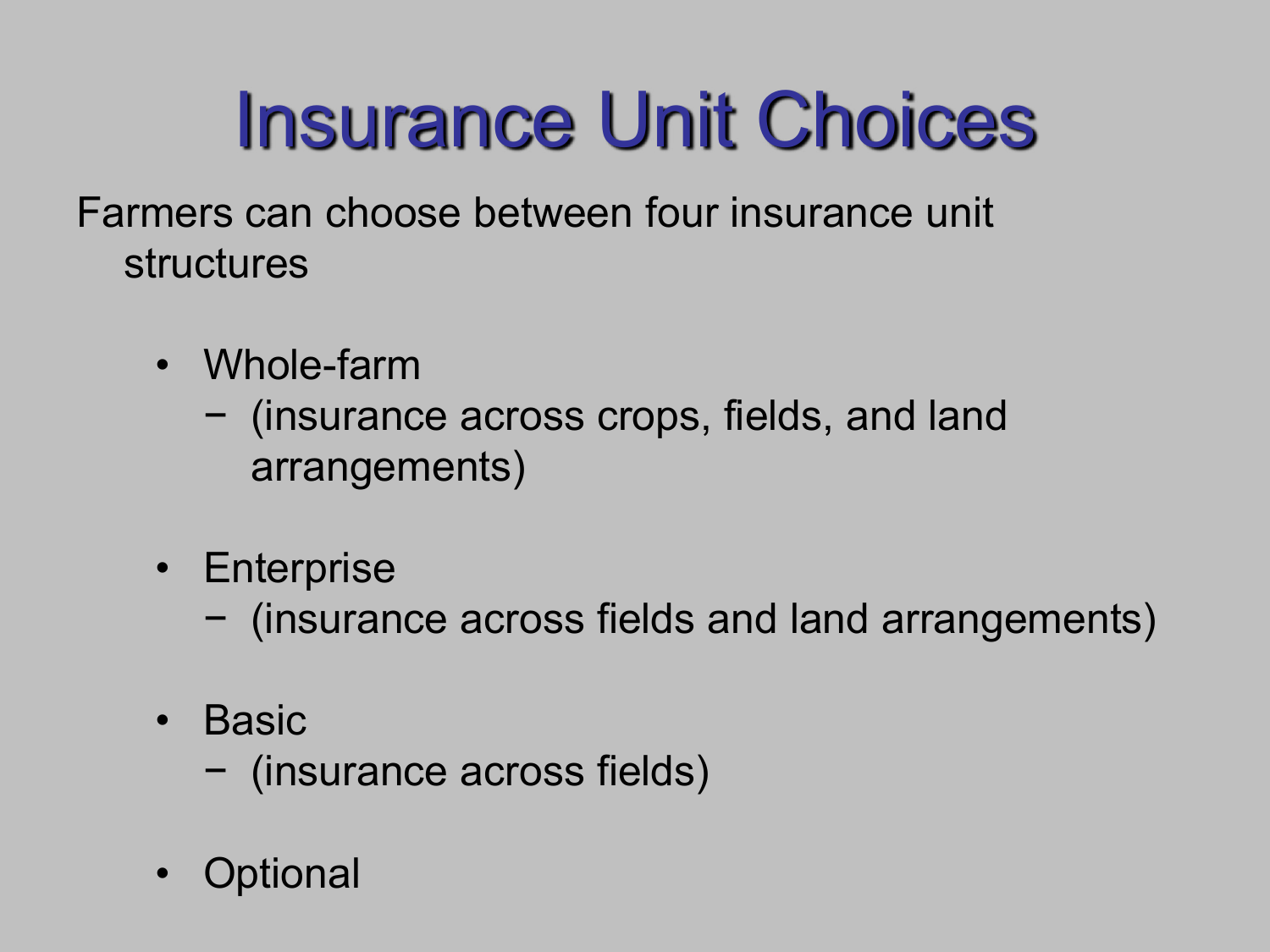# Coverage vs. Cost

Insurance under all four unit structures can provide the same insurance guarantee

So, in terms of maintaining a target level of revenue, all four unit structures can provide the same benefit

However, the unit structure affects the indemnity stream from crop insurance and this, in turn, affects the premium charged

If all premiums were actuarially fair and there were no subsidies, then whole-farm coverage would provide the same amount of protection as the other structures at the lowest cost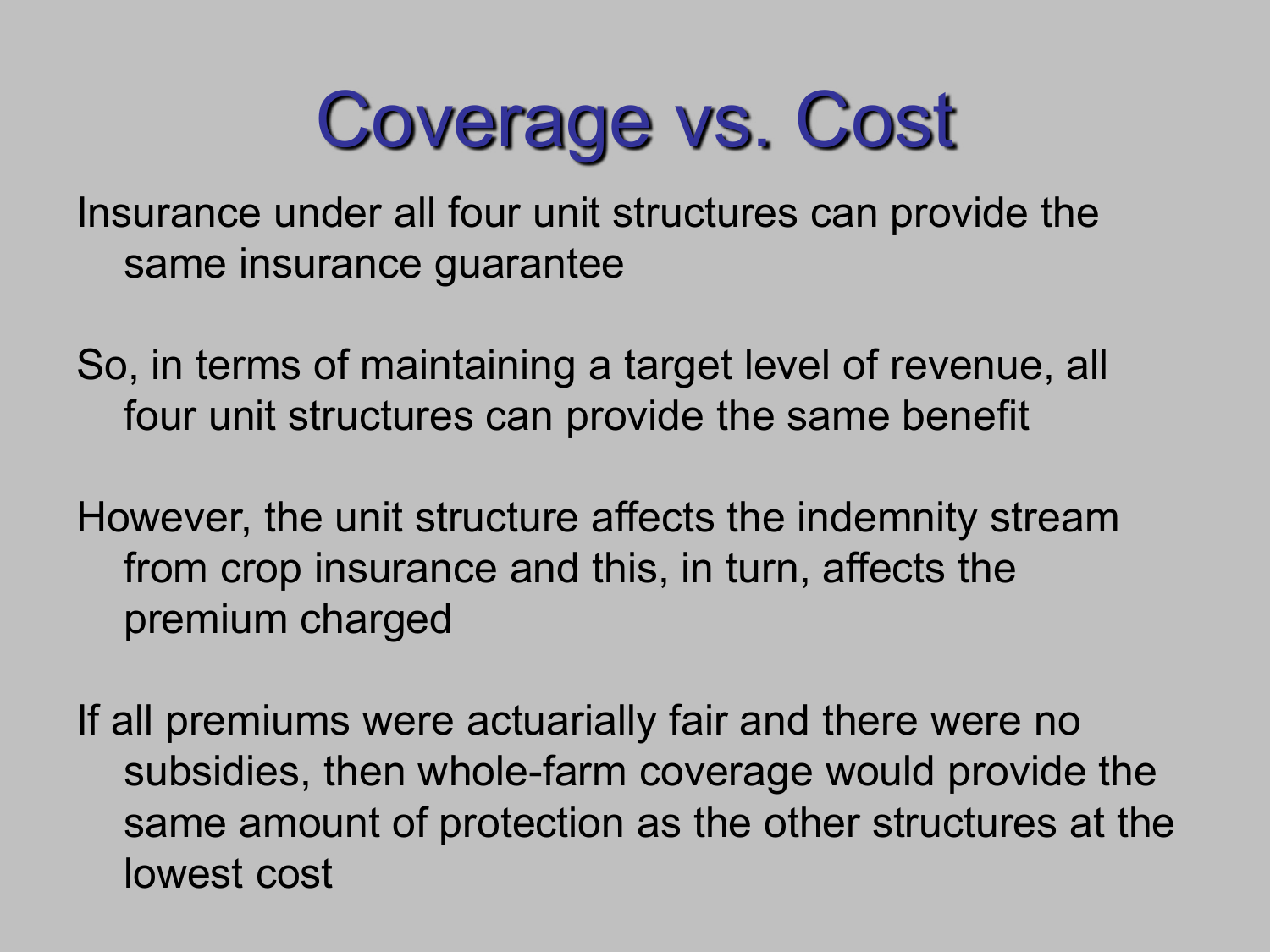# Subsidies and Unit Choice

Examined per-acre premiums, subsidies, and expected crop insurance indemnities for four counties

- Lac Qui Parle County, Minnesota (corn, soybeans, wheat)
- McLean County, Illinois (corn and soybeans)
- Lamb County, Texas (corn and cotton)
- Butler County, Kansas (corn and sorghum)

Original report: "ARPA Subsidies, Unit Choice, and Reform of the U.S. Crop Insurance Program," CARD Briefing Paper 05-BP 45, available at http://www.card.iastate.edu/publications/DBS/PDFFiles/05bp45.pdf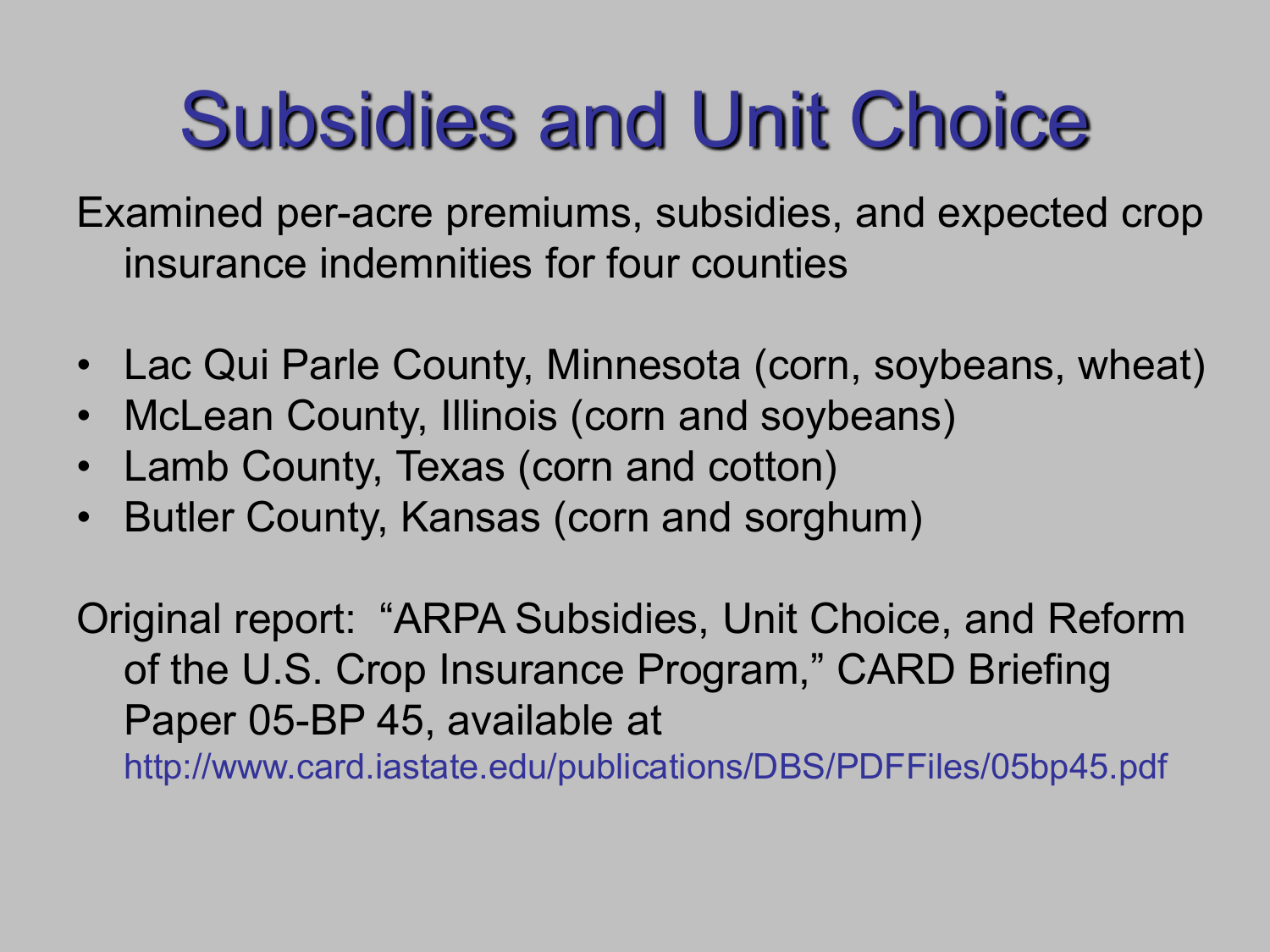#### Optional vs. Enterprise Subsidies

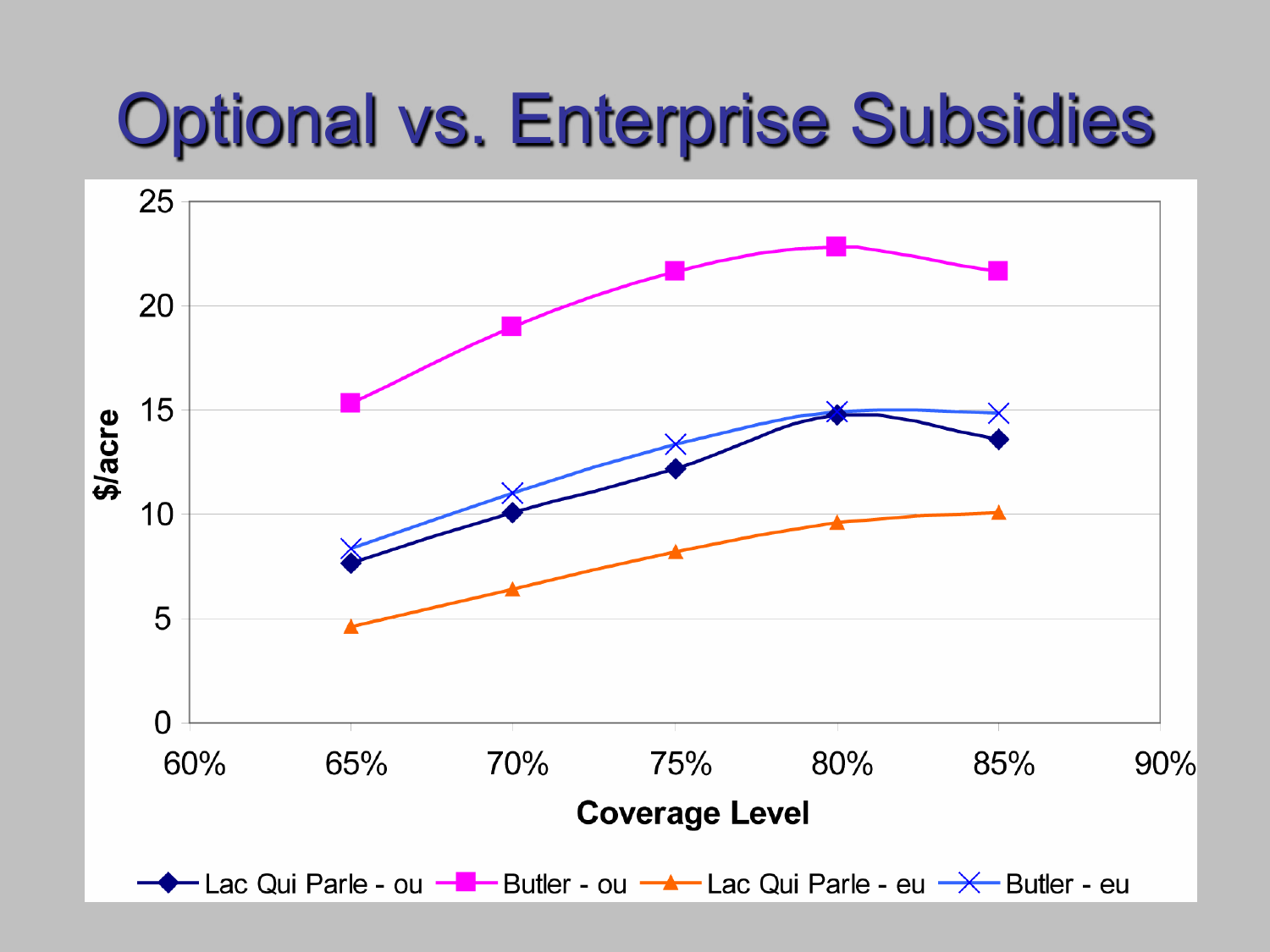### Corn Insurance by Coverage Level

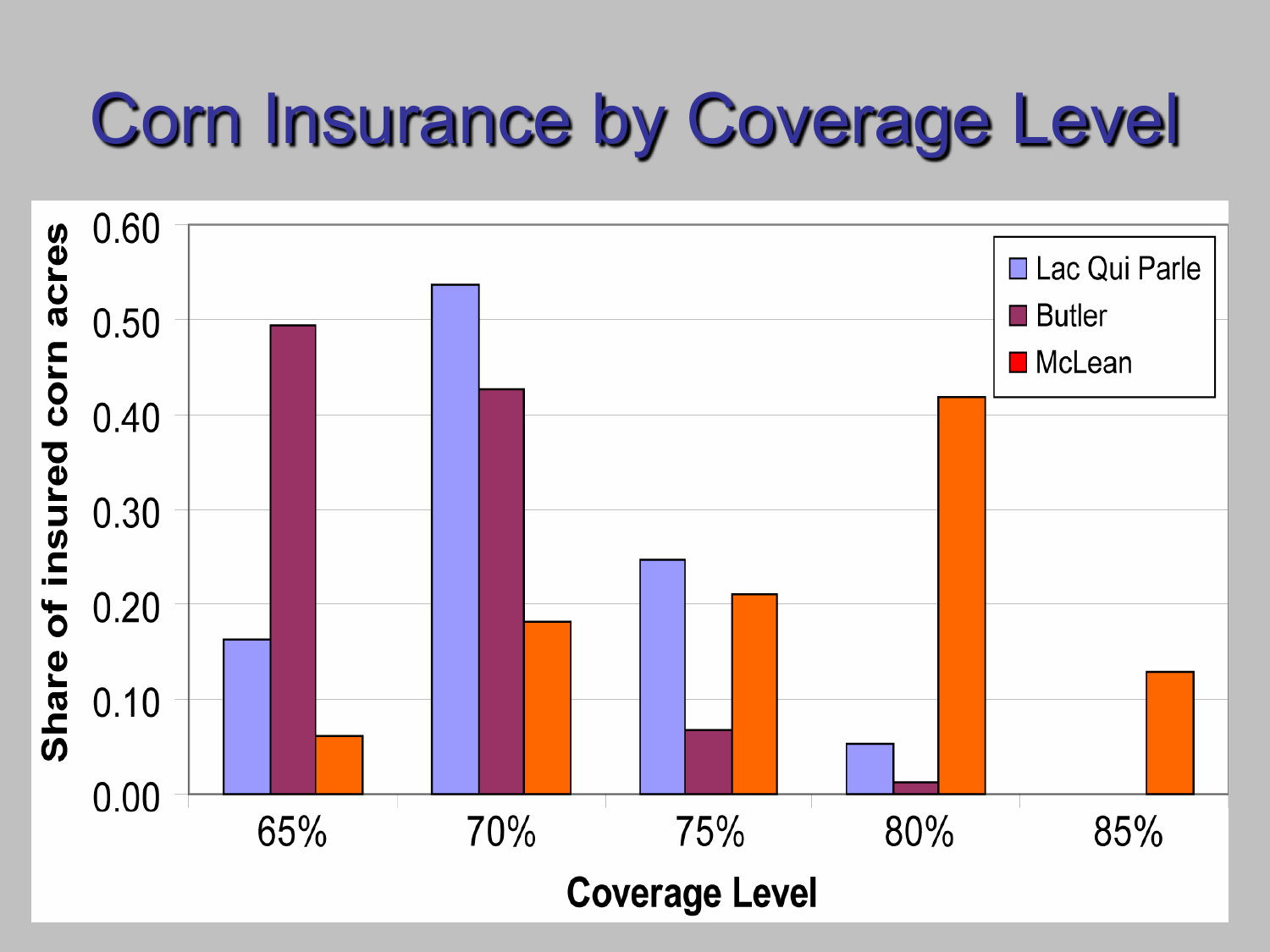#### Rates of Returns from Coverage Switch

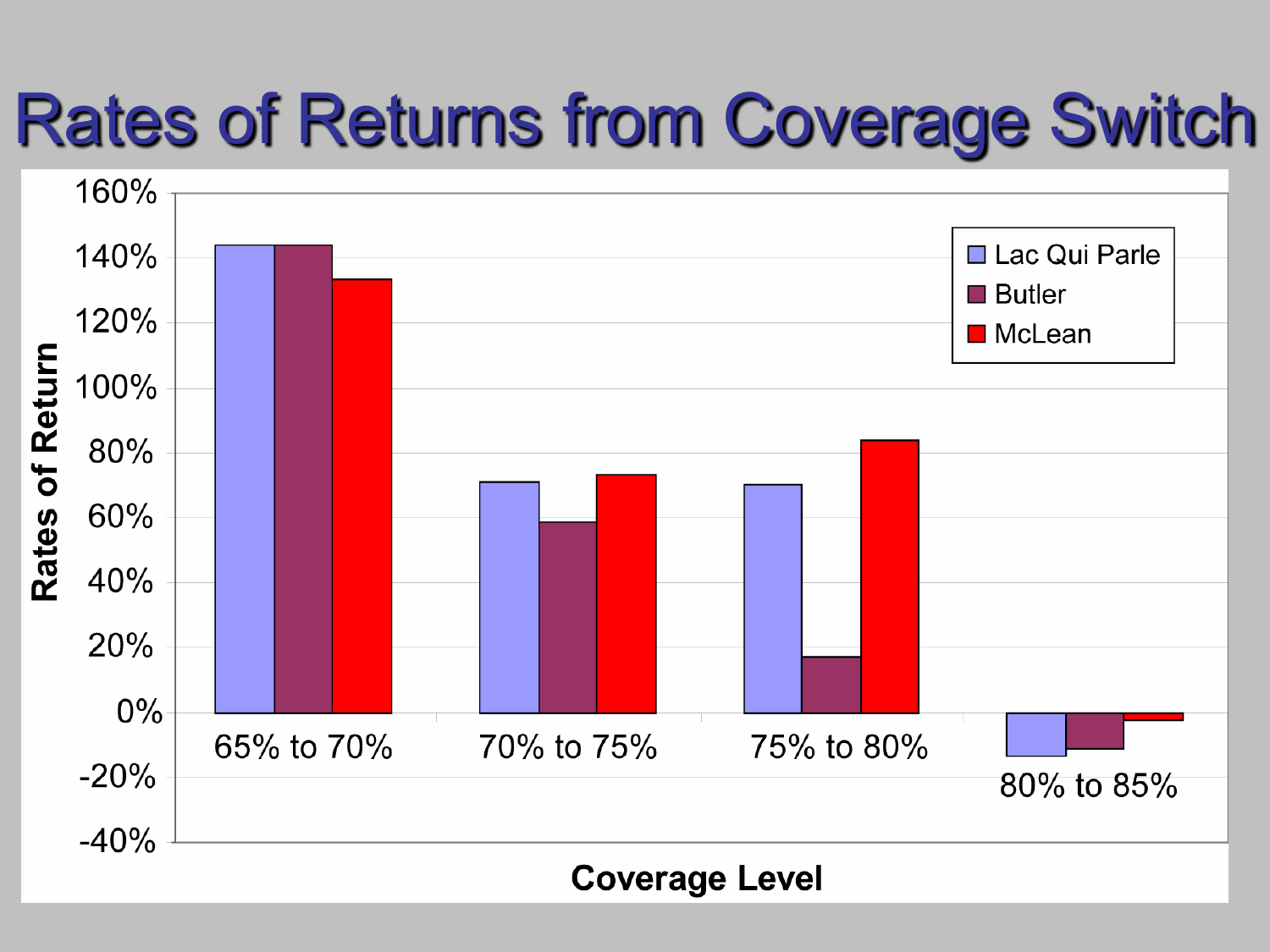#### Rates of Returns from Unit Switch

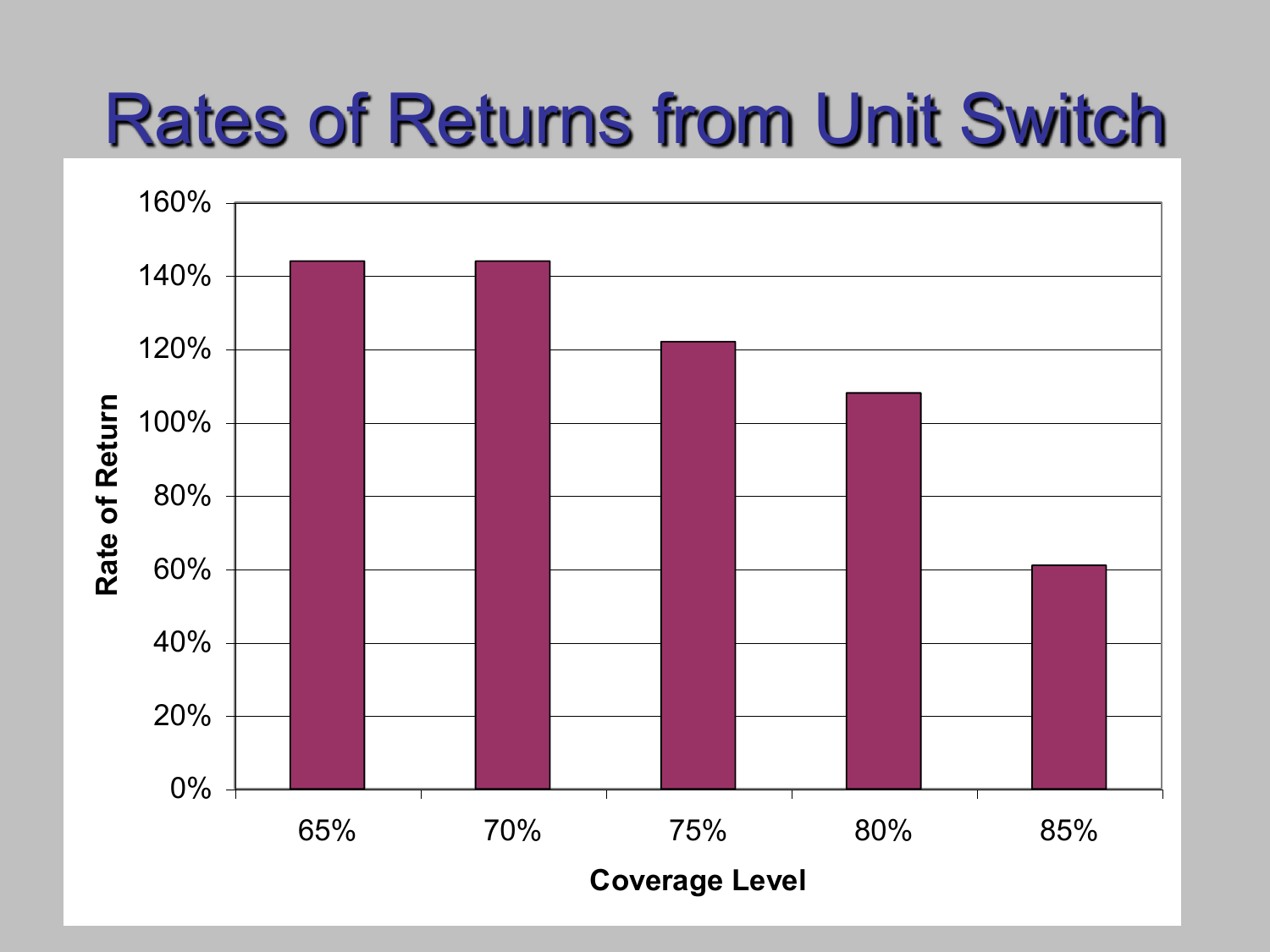# Returns from Unit Switch

The graph above holds for moving from:

- Whole-farm to enterprise
- Whole-farm to basic
- Whole-farm to optional
- Enterprise to basic
- Enterprise to optional
- Basic to optional

Assuming actuarially fair premiums across the board

The subsidies themselves provide economic incentive for producers to choose optional units